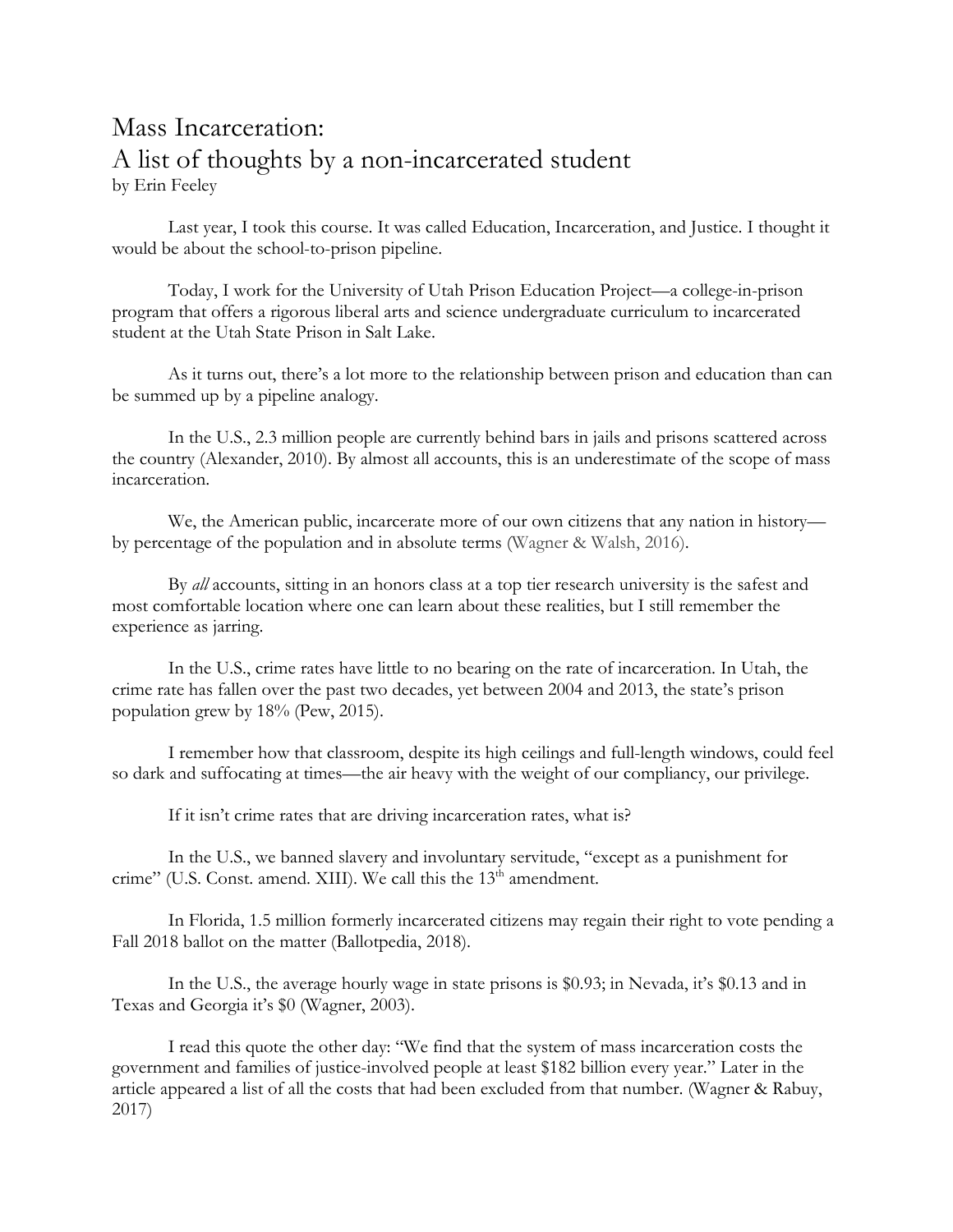I have to be careful about the questions I ask. After all, how much do I really want to know?

Scholars call the modern monetary interests of government and private industry in surveillance and detention the prison industrial complex.

In every state, White people are underrepresented in prisons and jails (Prison Policy Initiative, n.d.). Some say we shouldn't be surprised (Alexander, 2010). The 13<sup>th</sup> amendment was the way we chose to end slavery.

In that class, I gained a new appreciation for the phrase "ignorance is bliss".

In Utah, 24% of the incarcerated population identifies as  $Latin@$ ; that's compared to 13% of the state's general population (Prison Policy Initiative, n.d.).

Someone told me that ICE raided Utah's State Prisons last summer. Apparently, they deported 40 people. Information like this isn't available on the internet.

In our nation's capital, three out of four young African American men are expected to experience incarceration during their lifetime (Circle, n.d.).

Once, a formerly incarcerated Black man told me the story of how he ended up in solitary confinement after he mentioned race while on the phone with his grandma.

In this colorblind nation, racism is defined as the discussion of race.

Once, I met a seven-year-old girl at a local library. She told me that her dad was in prison. She told me that her mom was coming back from prison soon, and she couldn't wait to see her. When her twelve-year-old sister overheard, the air froze. As silence descended, you could smell the sister's shame, but the sweet seven-year-old standing in front of me didn't understand—not yet anyway.

In the U.S., between 1977 and 2004 the incarceration rate for women grew by 757% (Circle, n.d.). We shouldn't need to know how many of these women are mothers for this to matter.

Of course, as expected in the era of the New Jim Crow, the incarceration rate for women of color grew faster.

None of this seemed to have much to do with justice, but I was certainly being educated.

\*\*\*

In the U.S., despite the reality of mass incarceration, most of us who haven't experienced incarceration don't think the penal system has anything to do with us. Foucault says we are wrong. (Foucault, 1977)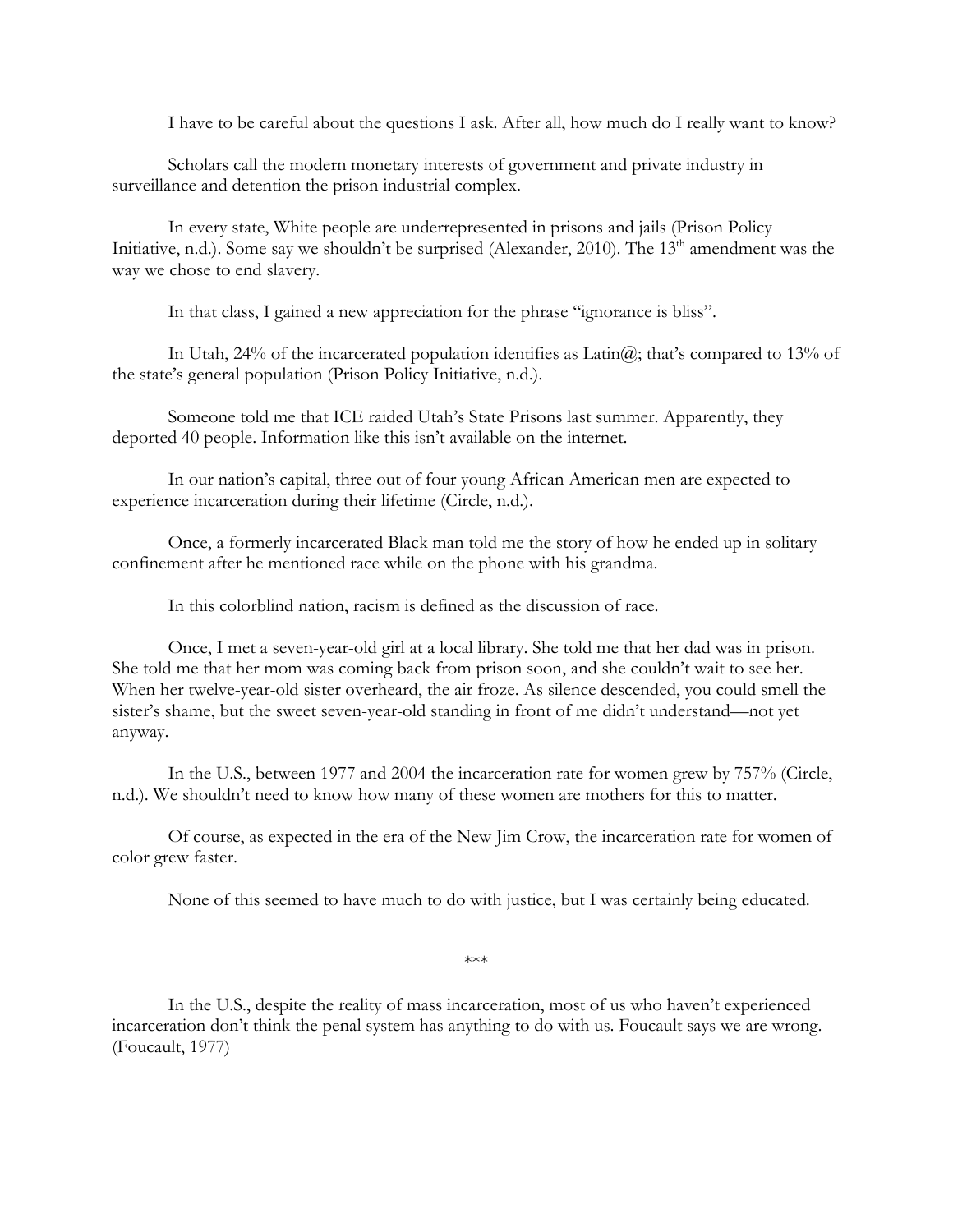In Utah, there are two state prisons. On in Gunnison, the other just outside of Salt Lake City in Draper. The Draper prison is just across the highway from IKEA. The Gunnison prison is farther south. It's more remote, more isolated.

I've heard that the county jails and the Gunnison get to pick their occupants first. Then, whoever is left ends up in one of Draper's six facilities: Wasatch, Oquirrh, Uinta, Olympus, Promontory, or Timpanogos.

The Uinta facility houses Draper's highest security housing. Here, people really do talk to each other through little mail slots in their cell doors.

The Oquirrh facility has a geriatric ward for individuals over the age of 55. It's called "Lone Peak".

Sometimes, when people learn that I've been studying prisons, they ask me if I've ever watched *Orange is the New Black*. I think, on some level, it's an attempt to diminish the reality of mass incarceration.

The Olympus is the mental health facility. I once read a letter from someone living there confined there. He was suicidal. He was desperate, but sending a response would have been a form of illegal communication.

In the U.S., an estimated 55% of men and 73% of women in state prisons have mental illness (Khazan, 2015).

How can it be wrong to respond to someone who just wants help, connection, and hope?

Once, I was in a prison when movement happened: A bell rang and everyone returned to their cells to be counted. It was like high school—matching uniforms marching through windowless hallways on their way to their appointed destination. Only this time, those hallways were completely silent.

The other day, I found this disclaimer on Draper prison's website: "The prison is neither equipped nor funded to deliver intensive mental-health treatment to offenders but works to do the best it can to stabilize and manage each offender in its custody." (UDC, 2018)

In Timpanogos, the women's facility, someone asked me if I was afraid of her. The thought hadn't crossed my mind, but looking through her eyes, the question seemed obvious. The mere no I offered was insufficient, but I didn't know how to tell her that I still recognized her humanity.

Which would you rather be called? A prisoner, a criminal, an inmate, or an offender. The Utah Department of Corrections has a preference towards "offender" but utilizes "inmate" from time to time as well.

In Tennessee, I visited a prison nestled in the rolling hills of Appalachia. It was fall; the colors were breathtaking and the air out there had a nice fresh smell. It was gorgeous.

I think I would prefer to be called an "inmate" if given a choice.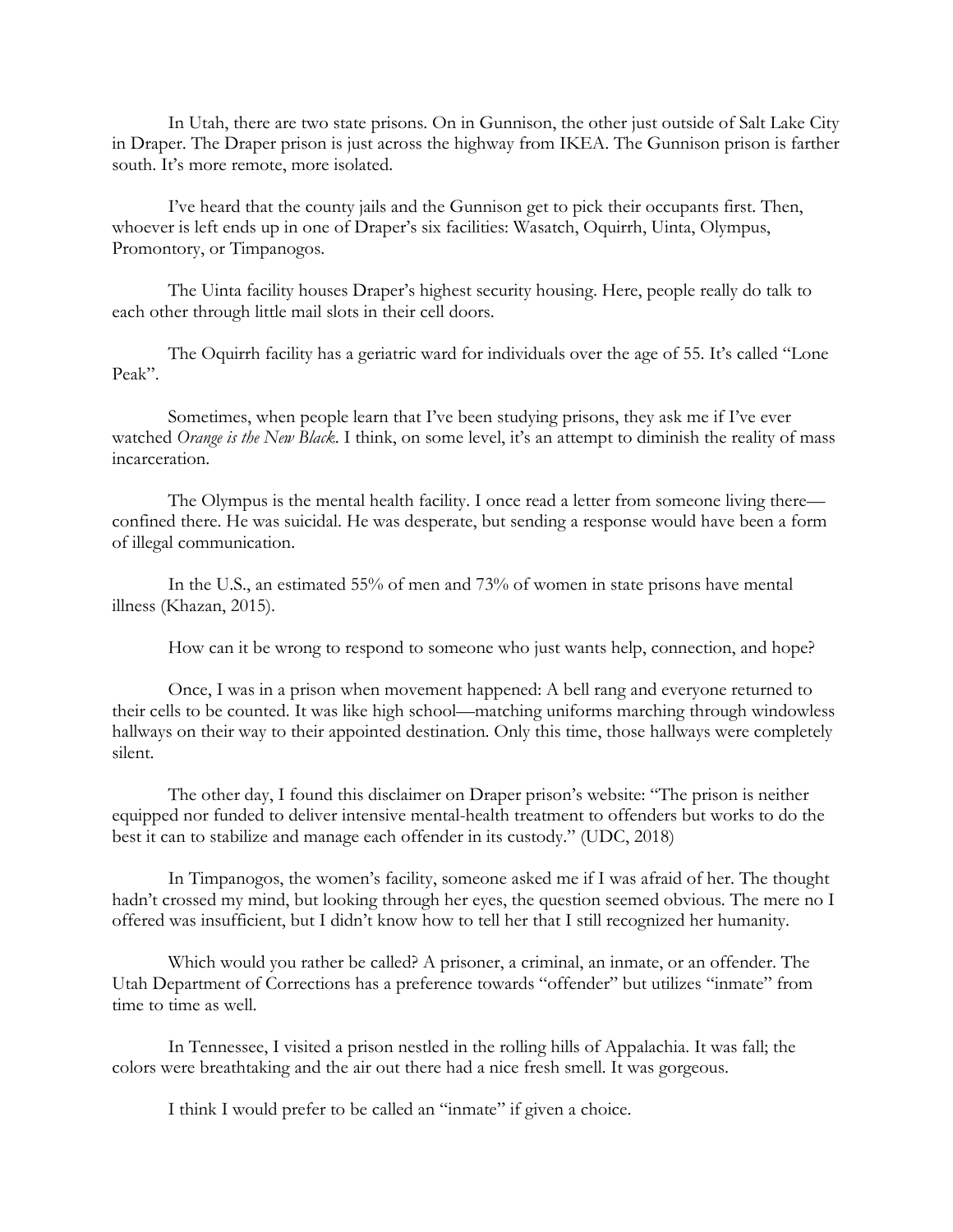In the U.S., capital punishment is still legal. The following are suitable ways to perform an execution: lethal injection, electrocution, gas chamber, hanging, and firing squad (Bureau of Justice Statistics, 2011).

I remember being in a prison library once and wondering how many of the people around me would die within the barbed borders of that facility. Everyone in sight had white hair and wrinkles.

In the U.S., our favorite method of execution is lethal injection.

When the world deems you a criminal, it becomes so hard to keep calling yourself a human.

I wonder which is harder: looking through a chain-linked fence to see the beautiful shades of a natural world you can't touch or listening to the bustle of human interactions you can't have through cement walls.

Lethal injection is the most likely method to result in a botched execution (Sarat, 2014). Still, lethal injection is more palatable than gas chambers.

In recent years, the death penalty has faced increased opposition and logistical challenges. In the European Union, the manufacturing of lethal injection drugs was banned for human rights reasons, and in the U.S., leaked videos brought the reality of execution a bit too close for comfort.

Once, when I was 12, I visited a holocaust concentration camp. I remember the barbed wire and the images of the piled dead. Cremation, it seems, was primarily a logistical necessity.

Meanwhile, 2,817 people continue to wait for their date on death row (DPIC, 2017).

In the Draper prison, an officer showed me the spot where several people were killed when gang violence broke out a few years ago.

What do we do with all our bodies?

Sometimes I think officers just say things to get a reaction out of me, but maybe that's really all there is to talk about.

In the U.S., at least one in 20 people are sexually assaulted while behind bars (HRW, 2007). Contrary to popular belief, staff members are typically the perpetrators of these sexual assaults (HRW, 2007).

The American political philosopher, John Rawls said that justice requires the principle of fairness: the rich can get richer, but the poor shouldn't get poorer (Rawls, 1971).

The Lowell Correctional Institute in Florida is under investigation for horrendous abuse allegations. In this prison, the largest women's prison in the nation, sexual assault among many other horrors are reported to be daily occurrences. (Berkowitz, 2016)

When books are no longer fit for use at public libraries, they are often sent to prisons or jails as an act of charity.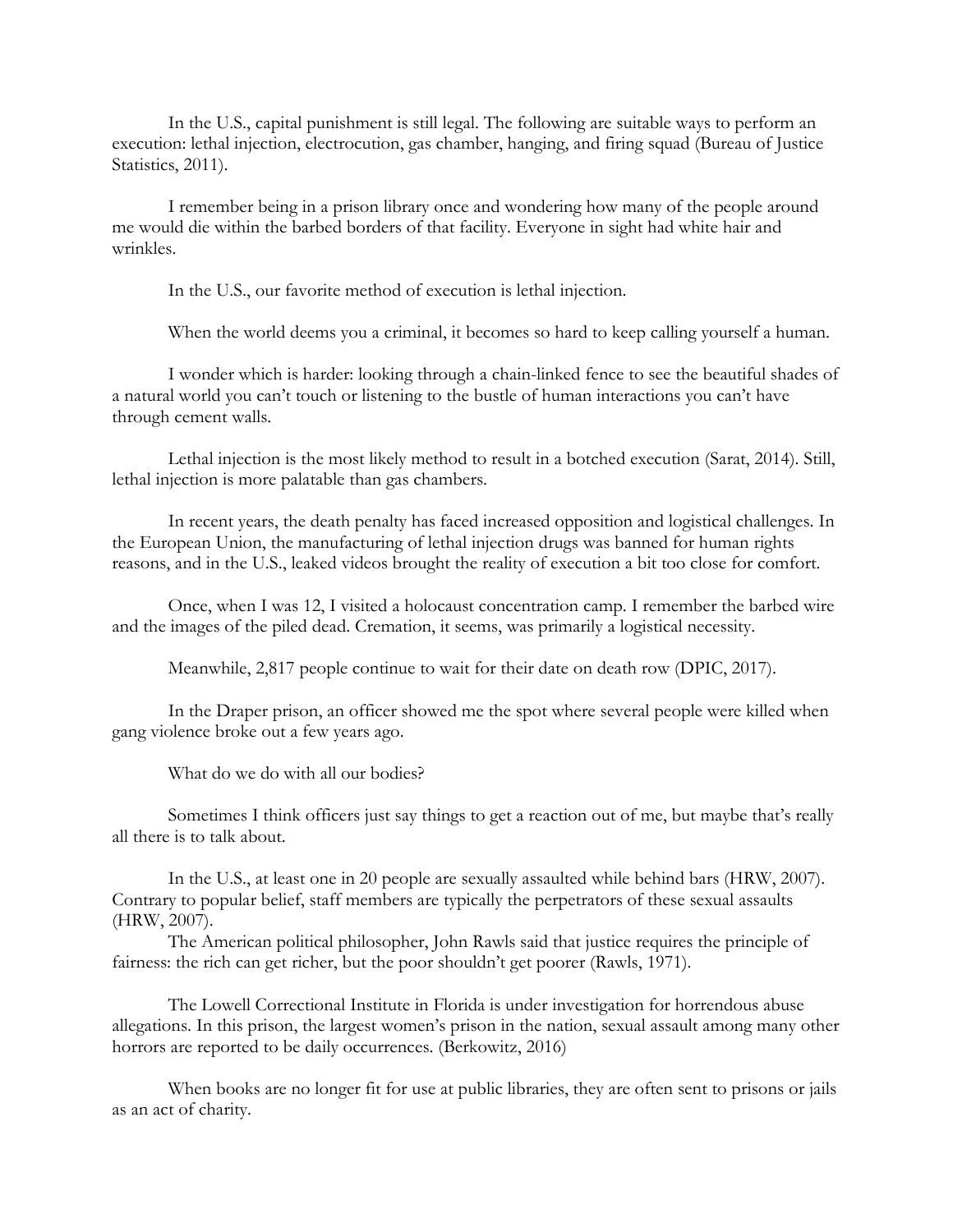According to international standards, solitary confinement is torture (Ginatta, 2014).

Once, an officer showed me a cart of beat up books that were ready to be taken to the super-max facility. "In super-max," he said, "those guys have no respect; they will destroy them." "They'll piss on them like animals," he said.

In the U.S., when people are not fit for school, we tend to incarcerate them. We call this the school to prison pipeline.

In the U.S., solitary confinement is legal and common practice (Ginatta, 2014).

How do we decide how much we owe to the poor?

Once, I heard about this program that showed nature videos in a solitary confinement unit. It was reported to calm both guards and incarcerated folks alike.

What do we owe each other as fellow citizens?

That nature video project was called the "blue room experiment". It won a place on Time magazine's list of the top 25 inventions of 2014. (Denson, 2014)

I read a description of an execution once. I can't recall everything, but I remember the author talking about all the noise: the clanging of chains against metal bars, the whistling, the cries. The author said it was an act of solidarity.

I wonder if adding a few windows or opening a few doors would have a similar effect to the "blue room".

I wouldn't have expected an execution to be a loud affair. Lethal injection seems so sterile. And it's a too late to protest the outcome.

Besides, who's listening?

\*\*\*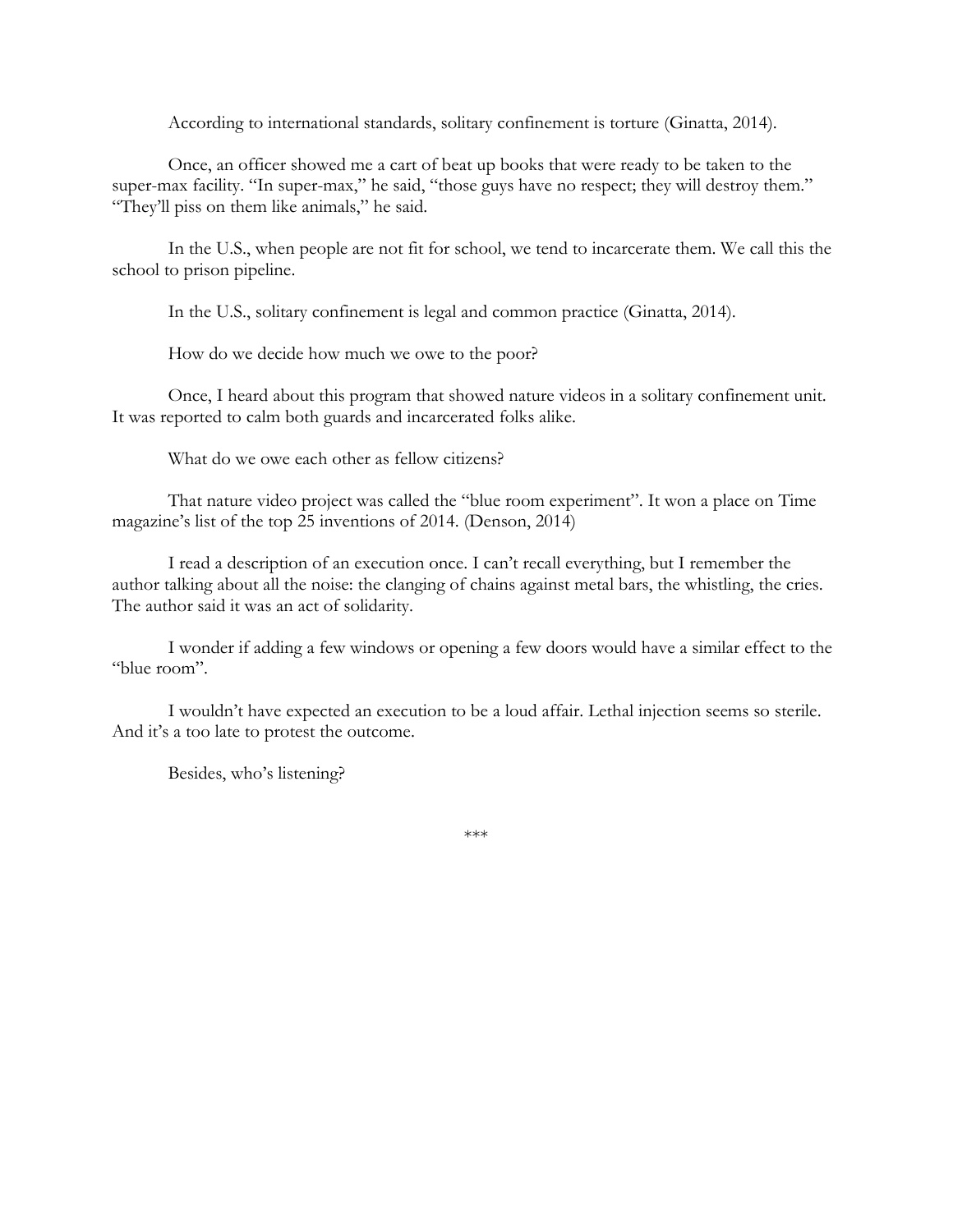We weren't. We aren't. We cast the votes that created this reality.

Mass incarceration in the U.S. has been growing since the 1970s. It started in California, but it's now a staple of America's economic diet.

Every day, as I sit in class, learning, growing, working to create a better world, I profit off of mass incarceration—off of the prison industrial complex.

Who deserves to sit in a classroom and who deserves to sit in a cage?

Who is to blame for the poverty and violence permeate our society?

Maybe it's on all of us.

Maybe we should all carry the weight of these crimes.

Maybe we all deserve to sit in a classroom.

Maybe we all deserve dignity.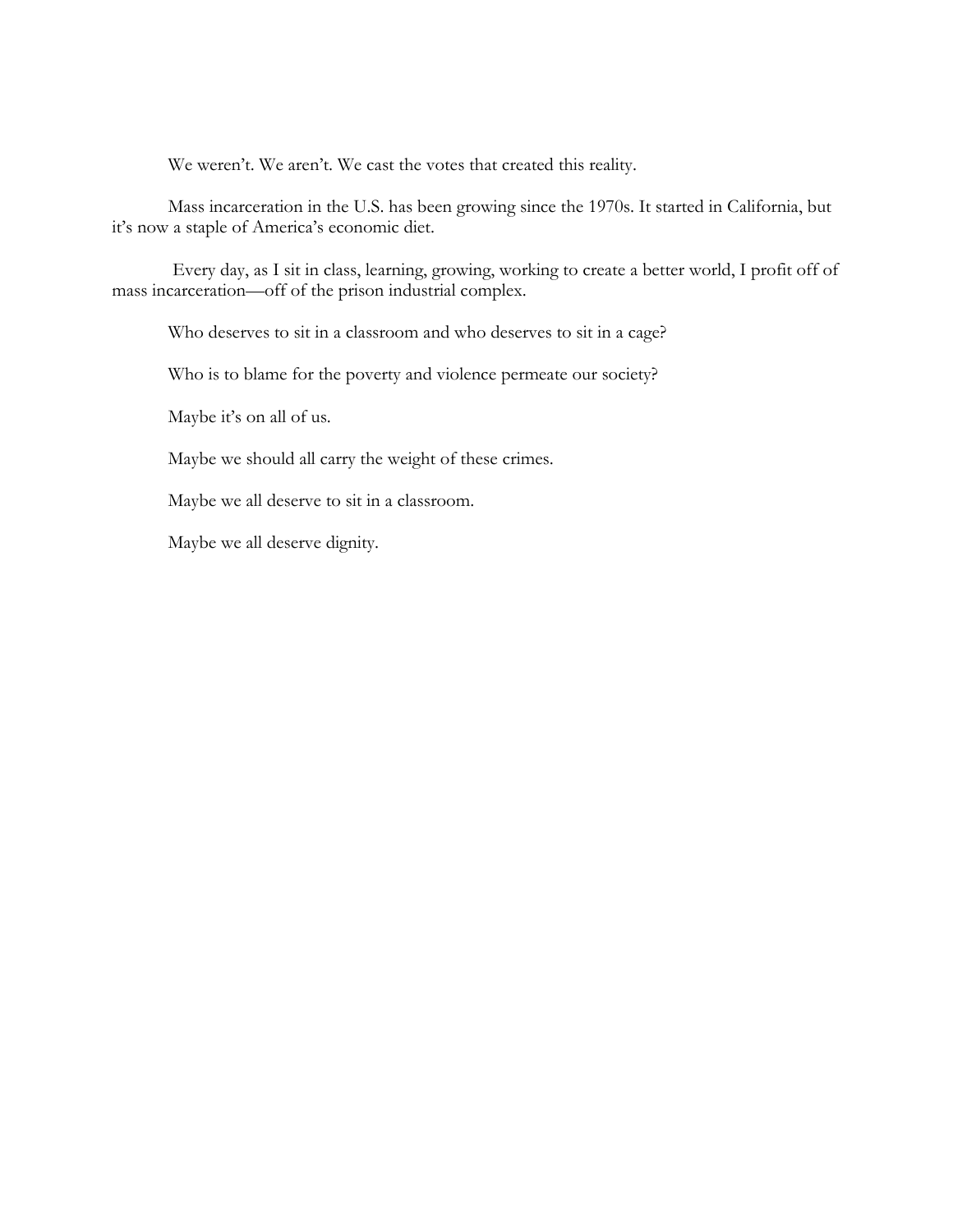## Works Cited

- Alexander, M. (2010). *The new Jim Crow: mass incarceration in the age of colorblindness.* New York: [Jackson, Tenn.]: New Press; Distributed by Perseus Distribution.
- Ballotpeida. (2018) *Florida amendment 4, voting rights restoration for felons initiative*. Retrieved from: https://ballotpedia.org/Florida\_Amendment\_4,\_Voting\_Rights\_Restoration\_for\_Felons\_I nitiative\_%282018%29
- Berkowitz, B. (2016) *Florida's Lowell Correctional Institute: A women's prison from hell*. Truth Out. Retrieved from: [http://www.truth-out.org/buzzflash/commentary/florida-s-lowell](http://www.truth-out.org/buzzflash/commentary/florida-s-lowell-correctional-institute-a-women-s-prison-from-hell)[correctional-institute-a-women-s-prison-from-hell](http://www.truth-out.org/buzzflash/commentary/florida-s-lowell-correctional-institute-a-women-s-prison-from-hell)
- Bureau of Justice Statistics. (2011) Capital punishment. *Death Penalty Information Center.* Retrieved from:<https://deathpenaltyinfo.org/methods-execution>
- Davis, A. (2003) *Are prison obsolete?* New Work: Seven Stories Press.
- Death Penalty Information Center. (2017) *Death-row prisoners by state.* Retrieved from: <https://deathpenaltyinfo.org/death-row-inmates-state-and-size-death-row-year>
- Denson, B. (2014) *Oregon prison's blue room project named to Time magazine's top 25 inventions of 2014*. The Oregonian. Retrieved from: [http://www.oregonlive.com/pacific-northwest](http://www.oregonlive.com/pacific-northwest-news/index.ssf/2014/12/oregon_prisons_blue_room_proje.html)[news/index.ssf/2014/12/oregon\\_prisons\\_blue\\_room\\_proje.html](http://www.oregonlive.com/pacific-northwest-news/index.ssf/2014/12/oregon_prisons_blue_room_proje.html)
- Fernandes, B. (2013) *Pregnant in prison.* 89.3 KPCC. Retrieved from: [http://projects.scpr.org/prison](http://projects.scpr.org/prison-pregnancy/)[pregnancy/](http://projects.scpr.org/prison-pregnancy/)
- Foucault, M. (1977) *Discipline and punish: The birth of the prison*. New Work: Pantheon Books
- Ginatta, A. (2014) *Dispatches: Curbing solitary confinement in US prison: Keep the pressure on*. Human Rights Watch. Retrieved from: [https://www.hrw.org/news/2014/02/25/dispatches-curbing](https://www.hrw.org/news/2014/02/25/dispatches-curbing-solitary-confinement-us-prisons-keep-pressure)[solitary-confinement-us-prisons-keep-pressure](https://www.hrw.org/news/2014/02/25/dispatches-curbing-solitary-confinement-us-prisons-keep-pressure)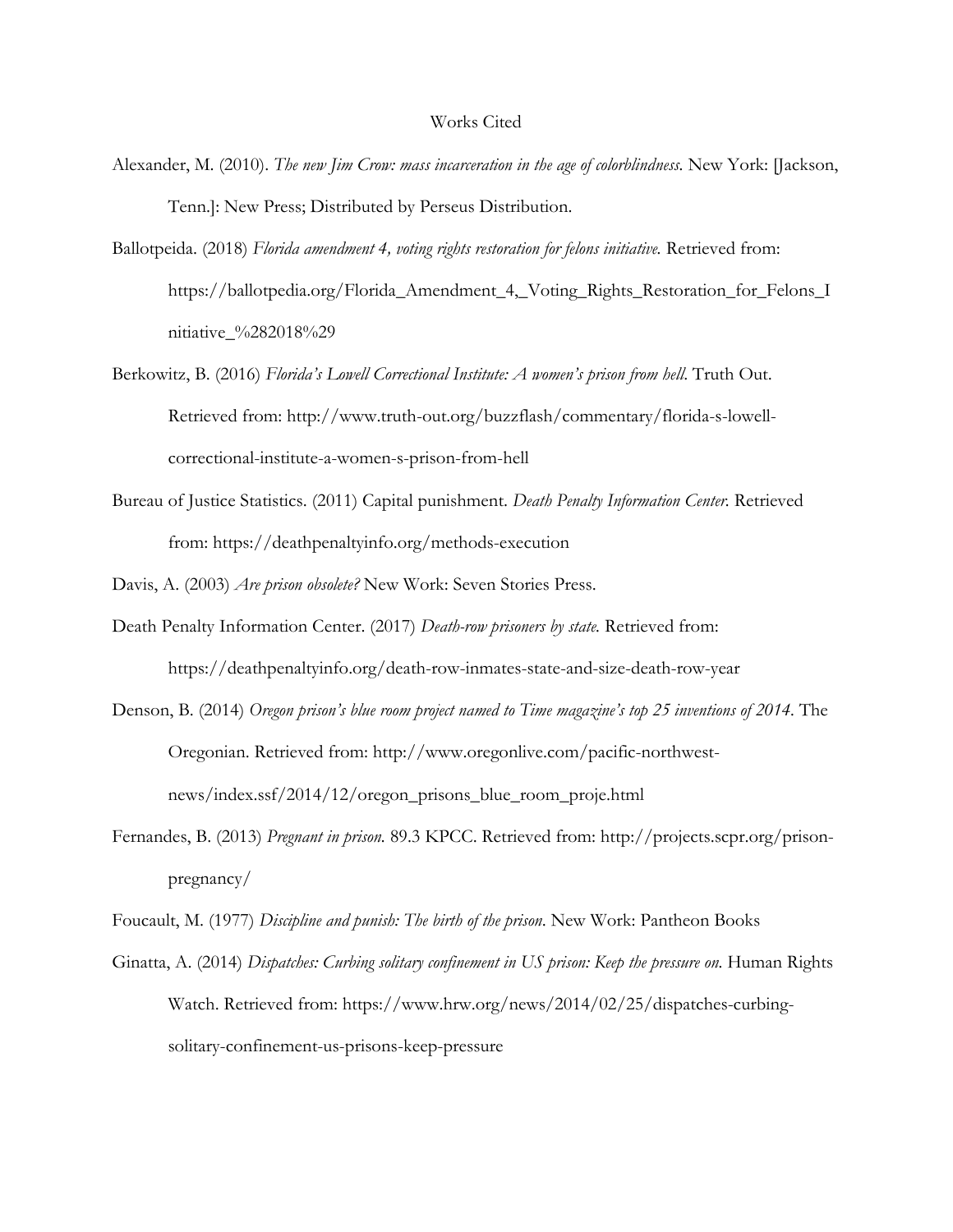- Human Rights Watch. (2007) *US: Federal statistics show widespread prison rape.* Retrieved from: <https://www.hrw.org/news/2007/12/15/us-federal-statistics-show-widespread-prison-rape>
- Khazan, O. (2015) *Most prisoners are mentally ill.* The Atlantic. Retrieved from: [https://www.theatlantic.com/health/archive/2015/04/more-than-half-of-prisoners-are](https://www.theatlantic.com/health/archive/2015/04/more-than-half-of-prisoners-are-mentally-ill/389682/)[mentally-ill/389682/](https://www.theatlantic.com/health/archive/2015/04/more-than-half-of-prisoners-are-mentally-ill/389682/)
- Rawls, John (1971). "Justice as Fairness," in John Rawls. *A theory of Justice.* Cambridge, Harvard University Press, Chapter 1: pp. 3-53
- Sarat, A. (2014) *Gruesome spectacles: Botched executions and America's death penalty*. Stanford University Press. Retrieved from: [https://deathpenaltyinfo.org/some-examples-post-furman-botched](https://deathpenaltyinfo.org/some-examples-post-furman-botched-executions)[executions](https://deathpenaltyinfo.org/some-examples-post-furman-botched-executions)
- The Pew Charitable Trusts. (2015) *Utah's 2015 Criminal Justice Reforms*. Retrieved from: pewtrusts.org/publicsafety
- The Workmen's Circle. (n.d.) *United States Incarceration Rate.* Retrieved from: <http://circle.org/jsource/united-states-incarceration-rate/>
- U.S. Constitution amendment XIII. Retrieved from: <https://www.law.cornell.edu/constitution/amendmentxiii>
- University of Illinois at Urbana-Champaign. (2016). A green view through a classroom window can improve students' performance. *ScienceDaily*. Retrieved from: www.sciencedaily.com/releases/2016/01/160122170932.htm

Utah Department of Corrections. (2018) *Olympus.* Retrieved from: [https://corrections.utah.gov/index.php/family-friends/prison-facilities/utah-state](https://corrections.utah.gov/index.php/family-friends/prison-facilities/utah-state-prison/18-draper-facilities/817-olympus)[prison/18-draper-facilities/817-olympus](https://corrections.utah.gov/index.php/family-friends/prison-facilities/utah-state-prison/18-draper-facilities/817-olympus)